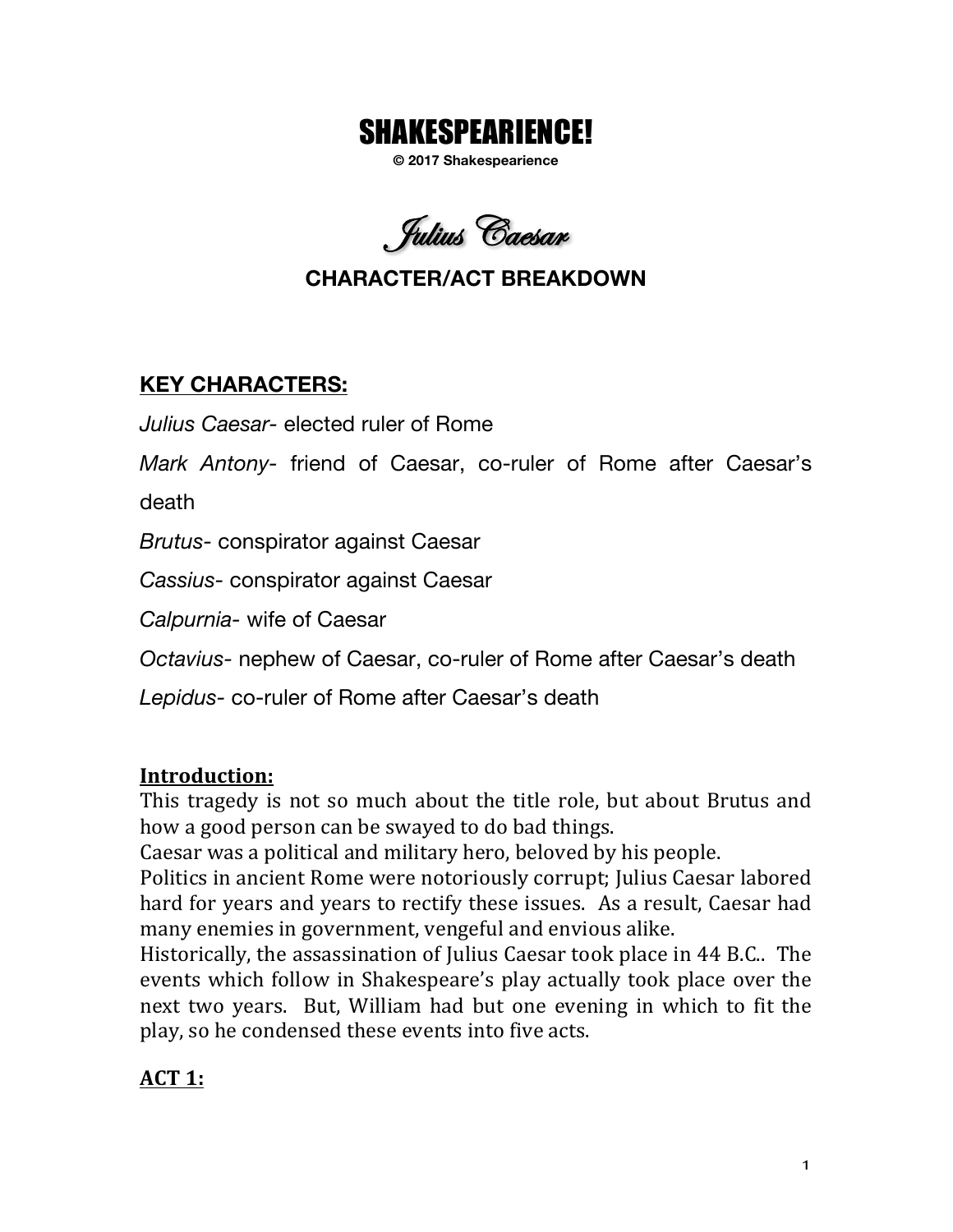It's February  $15<sup>th</sup>$  in ancient Rome, and the people are celebrating The Feast of Luprecal, a time of purification and renewal. They decorate Caesar's statues throughout Rome...that is until two tribunes interrupt their celebration and scold them for leaving their jobs, and finally send them home. Along with these tribunes are many other Roman politicians are wary of Caesar and his massive popularity. They are afraid that he will make himself King of Rome and take all power away from elected government.

During a race for the Luprecal, Mark Anotony tries three times to crown Caesar – but Caesar refuses each time. This refusal endears him even more to his people, as they also are wary of kings. Caesar is approached by a soothsayer, who warns him "beware the ides of March..." (this means March  $15<sup>th</sup>$ ), but Caesar ignores him; he is preoccupied with Cassius. He determines that Cassius is not to be trusted, but rather to be feared.

Rightly so! Cassius is particularly concerned about Caesar's popularity and his political ambitions. Cassius has already enlisted the support of other conspirators, but what he needs is the support of Brutus who is known for his honor and integrity…if he can win Brutus to his side, the conspiracy against Caesar will have a credible, clean façade. He sends a letter (disguising his writing as an average Roman citizen) and indirectly asks him to intervene and end Caesar's ambition.

A month passes. The night before the conspirators are to act against Caesar, a violent storm overtakes Rome....

#### **ACT 2:**

The storm keeps Brutus awake while he weighs his options. He doesn't want to see Caesar crown himself, but the only prevention seems to be assassination. Cassius and the other conspirators meet with Brutus to finalize their plans, but Cassius want to add Mark Antony to the hit list...Brutus objects. To Brutus, killing Caesar is a noble act, necessary to defend Rome from a would be king, but killing Mark Antony is a different thing entirely. They finally agree that it shall only be the death of Caesar.

In the middle of the night, Caesar is awakened repeatedly by his wife's screams as she has nightmares. In the morning, after the storm, she warns him that her dreams are prophetic and coupled with the feverish, almost supernatural storm. She also begs him not to go to the capitol, and he finally agrees.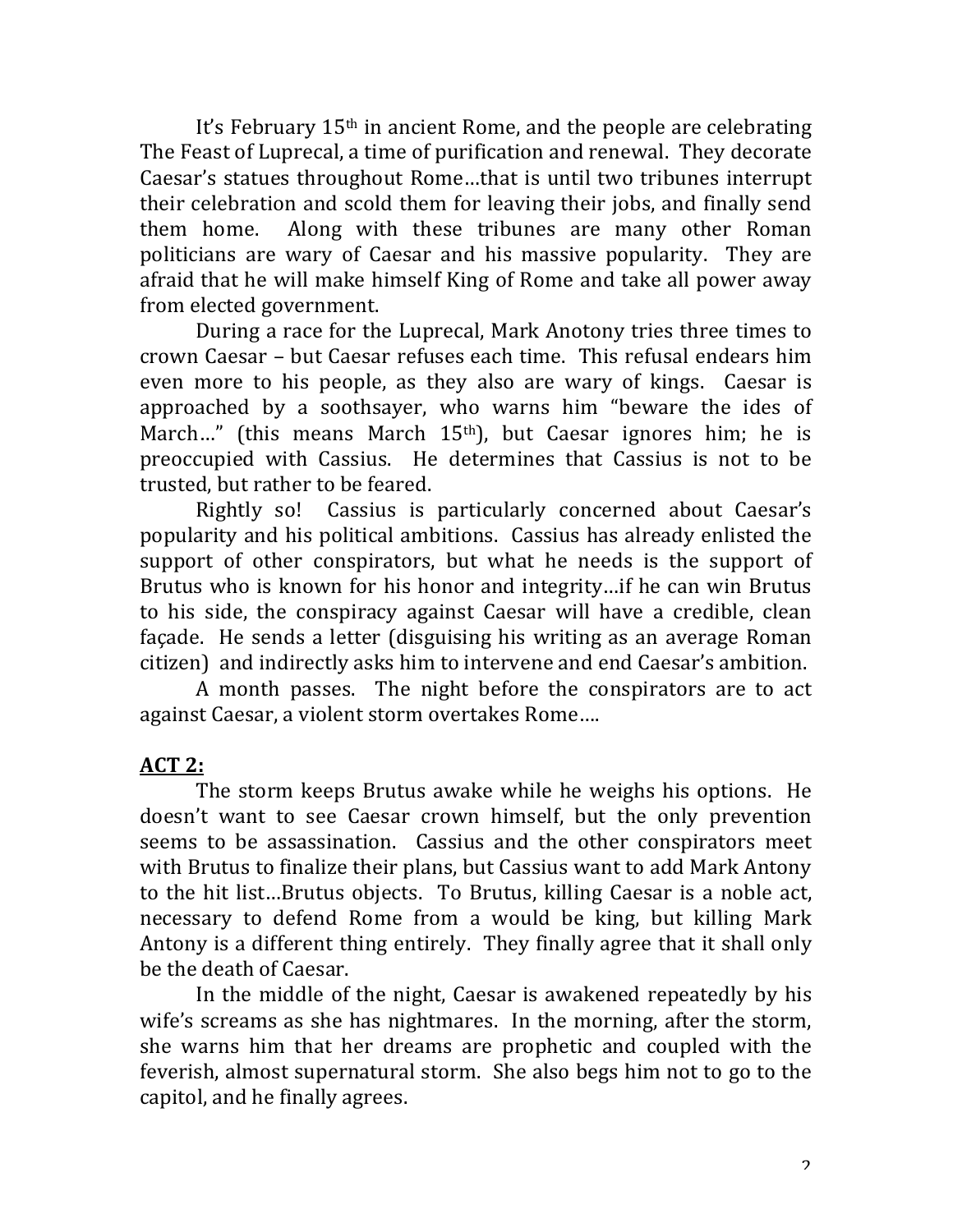Then one of the conspirators arrives to bring Caesar to the capitol and meet the senate. He offers a different interpretation of Calpurnia's dreams. And he goes on to inform him that the senate intends to offer him a crown, but it might withdraw this offer if he doesn't show up. Caesar changes his mind and agrees to go to the Senate as originally planned. 

#### **ACT 3:**

So, here we are...the ides of March has come. Caesar is traveling to the capitol to address the Senate, when someone tries to pass a message of warning to him. Caesar says he'll read it later. The soothsayer is there as well, again warning him, which he blows off all together.

The conspirators gather around Caesar and stab him...23 times. They then try to calm the senators, telling them that Rome is free and safe, but everyone flees the bloody scene.

Mark Antony asks for safe passage to speak with the conspirators, which Brutus allows. Antony asks only that he be allowed to carry Caesar's body to the marketplace and there address the crowd for the funeral. Brutus will speak first, giving the conspirators' reasons for their actions, then Antony can speak...provided he does not speak against the conspirators, but only in Caesar's praise. Cassius is against this idea, thinking it unsafe for the conspirators, particularly himself. Brutus knows that allowing Caesar's friend Antony deliver the eulogy is the honorable thing to do.

Brutus addresses the crowd...the conspirators killed Caesar for the good of Rome. He also points out that Mark Antony wanted to crown Caesar and make him king, against the will of the public. His speech wins the hearts of the people, and they want to give Brutus the honors that they recently gave to Caesar. He stops the crowd and tells them to listen to Antony's eulogy.

Mark Antony takes the stage as Brutus departs. In his speech, as he promised, he does not speak against the conspirators...directly. He asks whether Caesar was ambitious and reminds the crowd that Caesar refused the crown at the Luprecal. He reveals Caesar's will....Caesar gives the people his lands and each citizen money. Antony's speech is so compelling and persuasive that the fickle mob turn their favor away from Brutus and toward Caesar and Antony. They build a pyre for